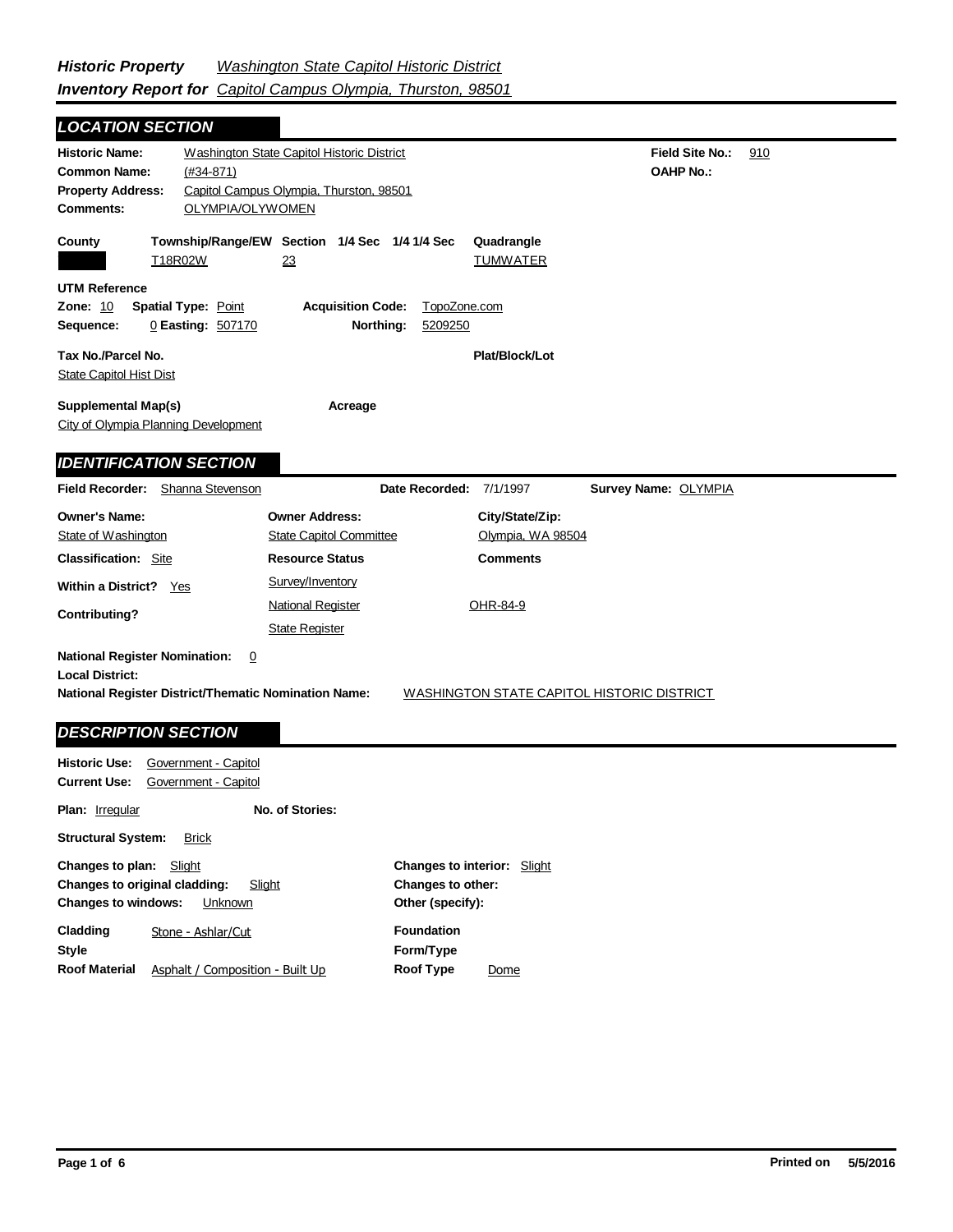## *NARRATIVE SECTION*

| <b>Study Unit</b>                   | Other           | Date Of Construction: | 1920 |
|-------------------------------------|-----------------|-----------------------|------|
| Architecture/Landscape Architecture | Women's History | Architect:            |      |
| Politics/Government/Law             |                 | Builder:              |      |
|                                     |                 | Engineer:             |      |
|                                     |                 |                       |      |

**Property appears to meet criteria for the National Register of Historic Places:** Yes **Property is located in a historic district (National and/or local):** No

**Property potentially contributes to a historic district (National and/or local):**

*Statement of Significance* Architecturally, the significance of the Washington State Capitol Historic District lies in the fact that its buildings and landscaping embody distinctive characteristics in an unusually high state of development. The architectural history of the district is of considerable interest in terms of both its technical and its aesthetic aspects. The historic significance of the district relates to the fact that it has been the scene of many important events and that these events are closely associated with the existing buildings. Beyond that, the buildings in the district have themselves been the object of political controversy. Thus, they are not merely the scene of events in the political history of the state, but the focus of them. Shortly after Washington became a state in 1889, a design for a new state capitol was approved and construction was begun. Only the foundation was completed, however, before construction was stopped. The architect for the original design was Ernest Flagg and, when the project again became economically feasible, he was called back to discuss changes in the original plans. The principal problem was that the original design was too small to meet the growing needs of state government for office space, but a legislative mandate required that the already completed foundation be used. To solve this dilemma Flagg suggested a new idea in sate capitol design--a group, rather than a singe large building. This suggestion had the advantage of allowing construction to proceed as space was needed. The Capitol Commission accepted Flagg's suggestion, but did not engage him to design the Group. Instead, they invited two sets of designs in a new nationwide competition--one for the Temple of Justice and the other for the Group Plan. The competition for both designs was won, not by Flagg, but the firm of Wilder and White, New York. In judging the 37 different designs submitted, the Commission was advised by the following architects: Charles H. Bebb (Seattle), Kirkland Cutter (Spokane), and W. B. Faville (San Francisco). Bebb later became an associate architect working under Wilder and White and a staunch defender of their plan. The principals of the winning firm were Walter R. Wilder and Harry K. White. They worked for many years together as draftsmen for the firm of McKim, Mead and White before they formed their own partnership in 1909. The Wilder & White plan called for a large, domed building in the center of a group. The objective as to give the impression from a distance that there was just one broad base below the massive dome. To the extent that it has been completed, the Wilder & White plan has been faithfully followed. The plan involved much more than the existing structures, however. In addition to a sixth structure planned for the site of the Governor's Mansion, the plan called for a terrace behind the Temple of Justice and two grand staircases down the side of the hill. An artificial lake was to be created and a landscaped esplanade was to lead to a new railroad station near downtown Olympia. The lake has been created and there is an attractive park on its northeast corner, but the rest of the vision remains unfulfilled. What was to be the grand esplanade and main approach to the Capitol is now a railroad yard. The Group has very impressive mass and the dome of the Legislative Building is enormous. There are very few great domes in the West. Many other states, of course, have capitols with large domes, and the desire to compare them is natural. However, comparative studies involving specific criteria are not available, so it is impossible to say which dome is the biggest. Nonetheless, it seems safe to say that Washington's is among the top 20. Of the domed state capitols, Washington's was next to the last to be built. The architectural tradition ended with West Virginia's capitol, which was completed in 1932. It is possible that West Virginia was influenced by the experience in Washington state. In any case, they adopted the group concept pioneered by Washington. As for the many domes that precede these two, Rhode Island's may have influenced the design of Washington's. Wilder and White worked for McKim, Mead & White, while the firm designed the Rhode Island capitol. Moreover, certain features are similar. The rotundas of both resemble each other, and both have the state seal embedded in the floor of the central crossing. Outside, the Rhode Island capitol has four small domes supported by columns at the base of the great central dome. The original plans for Washington's capitol called for these features, too, but the final execution is that they both have solid masonry domes, an unusual feature for modern construction. In general, Washington's capitol seems to be more restrained than most comparable state-houses in the use of decorative elements. The original plans called for more ornamentation. Perhaps its elimination was a reflection of simpler twentieth-century tastes or merely of a desire to cut costs. There may also have been a shortage of skilled labor. By the 1920s stone carving was becoming a rare art, and craftsmen from union locals all over the west had to be brought to Washington to work on the Legislative Building. The buildings in the Capitol Group and the Governor's Mansion are intrinsically associated with the political history of the State of Washington. Every governor since 1909 has lived in the Governor's Mansion; every state law enacted by the legislature has been debated under the great dome. The buildings of the Washington State Capitol Historic District are clearly of National Register importance because of these associations. Like any large undertaking, moreover, the buildings of the historic district have a political history of their own. Work on the design of Ernest Flagg began in 1893 under the Administration of Governor John McGraw. By 1896, when Populist Governor John Rogers assumed office, the country was in a depression and Rogers opposed further construction in the name of economy. In spite of his opposition, the legislature appropriated funds to continue work, so Rogers vetoed the appropriation bill. By 1911 the need for space had become a serious problem, and the legislature authorized the competition that ended in the adoption of the Wilder and White plans for the Temple of Justice and the Group. This time, construction plans were frustrated by the State Supreme Court, which declared the appropriations in 1913 and 1915 violated the state constitution. The legislature, which only meets every other year, appropriated only enough in 1917 to complete the Temple of Justice. It had stood naked of exterior stone since 1912 for lack of funds. Perhaps the legislature's reluctance to authorize more expenditures is explained by the fact that war was imminent and erection of large public buildings may have seemed an inappropriate diversion of resources. The 1919 appropriation was used for the relatively modest Insurance Building. Appropriations in the 1920s were sufficient to complete the Legislative Building. Although construction proceeded smoothly and was not marred by any major scandals, Governor Roland Hartley was greatly distressed by the cost of the Legislative Building. His statement at its completion in 1928 used such terms as "a monument to extravagance", "profligacy", "extravagance beyond belief", and "criminal waste of public funds". Hartley made the Legislative Building a political issue in his 1928 re-election campaign. Taking a brass spittoon from the Legislative Building and attaching it to the roof of his car, he traveled about the state criticizing the large expenditure of public funds involved in construction of the building. What he termed the "golden spit box" became his symbol for waste, and his entourage was dubbed the "Cuspidor Caravan".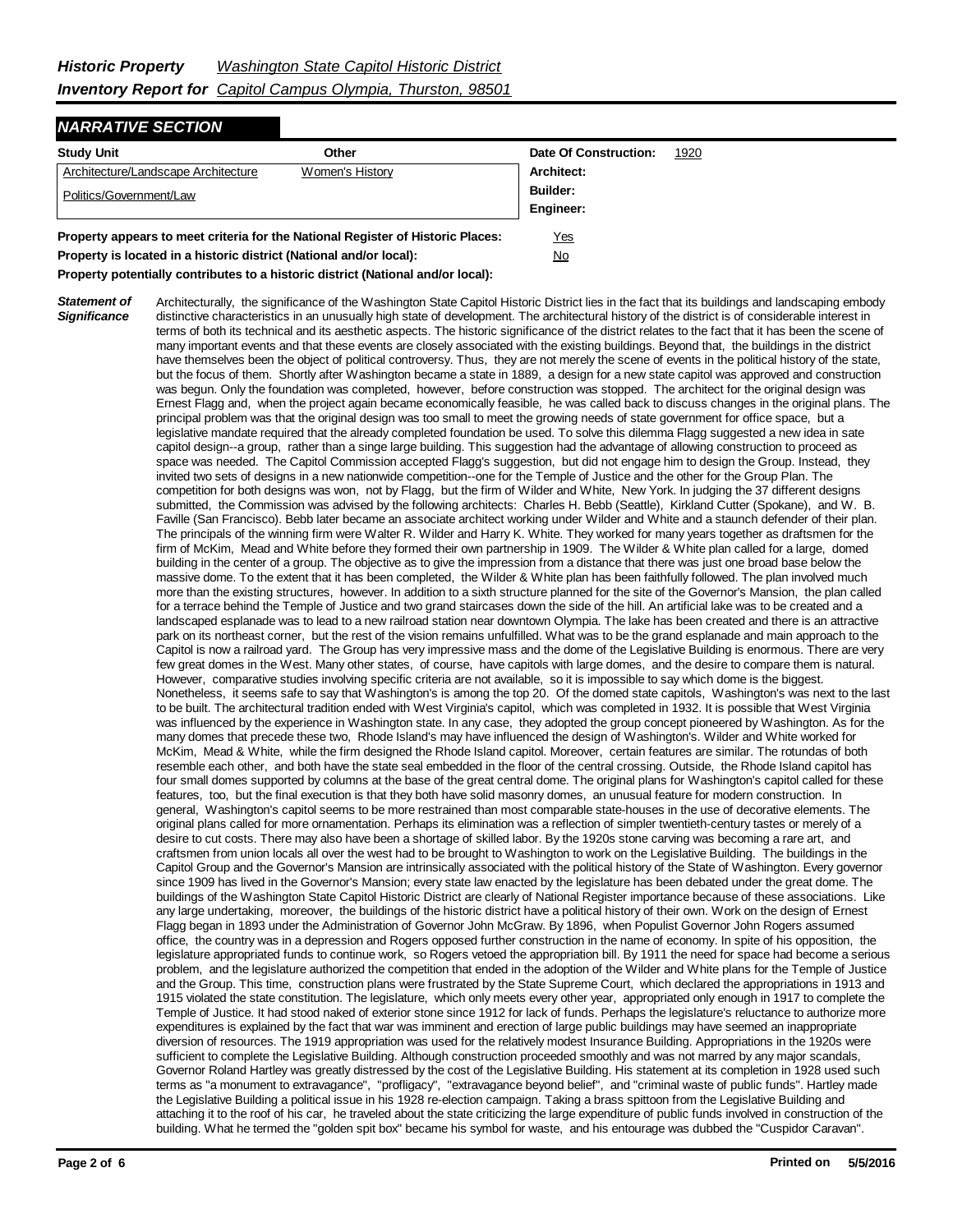Hartley, a Republican, was re-elected. However, 1928 was a Republican year, and Hartley ran behind the rest of the ticket, so it appears that the cost of the Legislative Building was not an overriding concern among the voters. Much of the political controversy surrounding funding of the Group revolved on questions of interim construction financing. When the U. S. Congress made Washington a state, it authorized the new state government to select 132, 000 acres of Federal land to be used for the erection of buildings at the state capital. Well-timbered lands were chosen for the erection of buildings at the state capital. Well-timbered lands were chosen and, with the development of highways and railroads, appreciated in value. At issue was the question of whether or not the sale of the land or its timber would bring a sufficient price to cover the money which, at that point, would already have been expended. It appears they did. The Capitol Building Trust today still has 109, 000 acres of productive timber land.

As Territorial and State Capital, Olympia has seen generations of elected officials, including women who have shaped the history of the state. The first woman to work for the legislature was Libbie Peebles, one of the Mercer Girls in 1868. The first women legislators, elected in 1912, were Frances C. Axtell from Whatcom County and Nena J. Croake, from Pierce County in 1912. Since that time over 190 women have served in the legislature. Women legislators from Olympia included Mary Stuart Lux, Jennifer Belcher, Cathy Wolfe, Sandra Romero, Karen Fraser, Lela Kreidler, Jolene Unsoeld.

 Other elected women to serve state government in Olympia include Belle Reeves who was Secretary of State from 1938-1948; Dixie Lee Ray was the State's only woman Governor from 1977-1981. Women Supreme Court Justices include Carolyn Dimmick (1981- 1985); Rosselle Pekelis (1995 -1996); Barbara Durham (1985 -1999 ); Barbara Madsen (1993 - present); Susan Owens, (2001 - present); Faith Ireland (1999 -present); Bobbe Bridge (2000 -present); Mary Fairhurst (2003 -present).

 Other state-wide elected women are Deborah Senn, Insurance Commissioner (1993 - 2001; Jennifer Belcher, Commissioner of Public Lands ( 1993-2001 ) and Christine Gregoire, Attorney General (1993- present).

 Many of the wives of the state's governors served active roles including Mary Alma Lister who helped organize the Red Cross in Olympia in 1917; Jean Gardner (1985- who co-chaired the state's centennial in 1989; Nancy Evans who fought for the preservation of the Governor's Mansion; and Lois Spellman (1981-1985) who promoted Washington Arts and Crafts. First Ladies haveserved as hostesses and received dignitaries on behalf of the state.

*Description of Physical* 

*Appearance*

The Washington State Capitol Historic District is a cohesive collection of government structures and the formal grounds surrounding them. Located in Olympia, the state capitol, the district's main building is the most prominent architectural feature of the city and is<br>visible from several miles The elevation of the district is about 120 feet above sea visible from several miles. The elevation of the district is about 120 feet above sea level, and its topography is fairly flat. To the sand east the topography extends beyond the borders of the district without noteworthy and east the topography extends beyond the borders of the district without noteworthy change in elevation. To the north, the land<br>sloped downward gradually to downtown Olympia. which has an elevation of about 20 feet and i sloped downward gradually to downtown Olympia, which has an elevation of about 20 feet and is about a half mile away. the west of the district boundary is the edge of a cliff, below which is Capitol Lake. The lake, which was created from tidal mud flats, is virtually at sea level. Because of the district's location atop a hill, the prominence of its buildings is enhanced, particularly when viewed from the west and northwest. From these perspectives, one sees a huge dome rising above a wooded hillside, which falls away abruptly to a sizable lake. The main approach to the Washington State Capitol Historic District is Capitol Way, an important north south arterial for the Olympia urban area. The district lies entirely to the west of Capitol Way, which forms part of the district boundary. Viewed from Capitol Way, the district appears as a vast expand of carefully tended lawn and beyond, as an imposing cluster of classic architecture dominated by a huge dome. Two roads lead diagonally into the district from Capitol Way, one from the south and one from the north. The two meet in a traffic circle, in the center of which is a large bronze sculpture on a granite pedestal. In the foreground is a circular fountain. Gently curving across the lawns are pedestrian walks connecting Capitol Way with the buildings at the west end<br>of the district. Tall evergreen trees dot the fringes of the lawns and carefully pruned Tall evergreen trees dot the fringes of the lawns and carefully pruned black locust trees line the north approach street. A large sunken garden to the west is a colorful contrast of warm colors in the cool greens of the lawns and trees. These grounds were designed by Olmsted Brothers, a successor firm to that of Frederick Law Olmsted, America's foremost landscape architect. Within the open areas are several notable features. TIVOLI FOUNTAIN REPLICA . #7 Assessment: Recent compatible. This large fountain is located near the east side of the district. Constructed in 1953, it is a replica of a fountain in Tivoli Gardens, Copenhagen. The fountain is circular with an outer ring of 540 spraying water jets. Inside the circle are several jets hidden inside rings of upward pointing slender leaves of brass. These surround a larger central jet of similar design. Conceived by local businessman, Peter Schmidt, the fountain was a gift to the state by The Olympia Tumwater Foundation. WAR MEMORIAL SCULPTURE . #8 Assessment: Recent compatible. This bronze sculpture of three larger than life sized World War I fighting men and a nurse under the protective hand of an even larger winged victory. The base of the sculpture is circular and rests on a high granite pedestal. Designed by Victor Alonzo Lewis, the sculpture was completed in 1938. TOTEM POLE . #9 Assessment: Not<br>applicable. Erected in 1940, this 71 foot totem pole was carved from a large cedar tree by Chief William Shelt e. Erected in 1940, this 71 foot totem pole was carved from a large cedar tree by Chief William Shelton of the Snohomish<br>This is a fine reminder of Northwest Coast Indian culture. It is appropriate that the seat of state g Tribe. This is a fine reminder of Northwest Coast Indian culture. It is appropriate that the seat of state government should have such a reminder. While the totem pole is not comparatively in style with the Greco Roman architecture of the district, it is located on the northern edge of the district among large trees and does not intrude visually. THE GROUP (See individual entries following general discussion). To the west of these open grounds are the buildings that constitute the architectural heart of the historic district. These buildings, all of classical design, were intended to compliment each other. Instead of one large capitol, the state of Washington has a cluster of buildings. Taken together, these buildings are called the Washington State Capitol Group. The Group is dominated by the Legislative Building, an impressive structure with a high dome. It is the largest of the fi Legislative Building, an impressive structure with a high dome. It is the largest of the five buildings in the Group. Legislative Building is the Temple of Justice; to the east, the Insurance Building; and to the south, the Public Lands Building and the Public Health House Office Building. A sixth building was planned to the west, but was never built. The symmetry of this arrangement is obvious, particularly when seen from the air. In addition to the rational arrangement of their sitting, the buildings of the Group are unified by common textures, structural elements and decorative features. All are faced with Wilkeson sandstone, a fine grained stone with a creamy, faintly rose colored tint. All have impressive colonnades with unfluted pillars that are slightly tapered at the top. All have exclusively Doric Order capitals, except for some Corinthian Order capitals on the Legislative Building. Although these buildings are considered individually below, they were intended to be and truly are parts of an organic whole, the Washington State Capitol Group. The landscaping around the buildings is particularly notable for the flowering Japanese cherry trees and the size and variety of rhododendrons. INSURANCE BUILDING. #5 Assessment: Secondary. The Insurance Building is a rectangular structure oriented with the longer axis running north and south. To the north is the War Memorial Sculpture and to the south, a parking lot. Paralleling the west side of the building is Cherry Lane, which separates it and the Legislative Building. The north and south ends of the Insurance Building have colonnades supporting an unembellished frieze and pediment. The east and west sides consists of rows of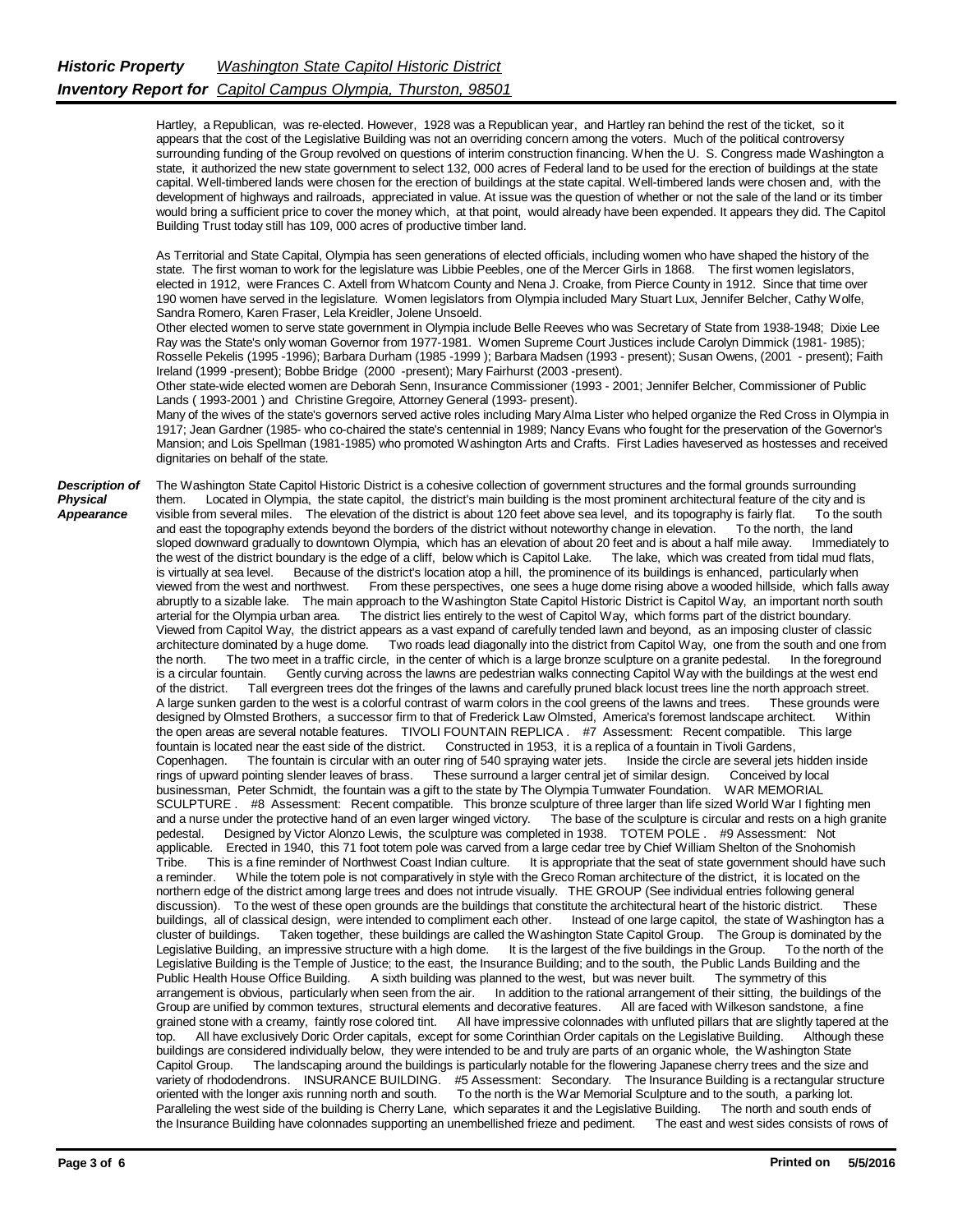windows. The building is four stories tall and has an interior designed with utilitarian office needs in mind. Begun in 1921, it was the second building of the Group to be constructed. PUBLIC LANDS BUILDING (Name on the frieze is "Public Lands Social Security"). #4 Assessment: Secondary. The Public Lands Building is sited so that it and its mirror image, the Public Health Building, form a courtyard with the Legislative Building, which is located to the north. The Public Lands Buildings is shaped like two squares connected by a wide diagonal in a form termed the "double spearhead type". The main axis of the building runs northeast/southwest. On the east and north facades are colonnades and other features similar to those of the Insurance Bui and north facades are colonnades and other features similar to those of the Insurance Building. pilasters. Inside, some of the main floors and walls are finished in Alaskan marble, and some fixtures are of Art Deco design. The building was designed by Joseph Wohleb, well known Olympia architect, in conformity with specifications established by Wilder and<br>White, architects by the Group Plan. The Public Lands Building was completed in 1937. PUBLIC The Public Lands Building was completed in 1937. PUBLIC HEALTH-HOUSE OFFICE BUILDING (Name on the frieze is "Public Health"). #3 Assessment: Secondary. This building is the mirror image of the Public Lands Building, to which it is connected by an underground tunnel. Its main axis runs northwest/southeast. Similar in most respect to the Public Lands Building, this structure was completed in 1940. TEMPLE OF JUSTICE #6 Assessment: Primary. This building is located to the north of the Legislative Building, and between the two is a grassy courtyard and drive. The Temple of Justice is a long rectangle, with the longer axis running east/west. The south elevation is the front of the building and is remarkable for the grand colonnade along the entire facade. These are the same unfluted columns with Doric capitals that are used throughout the Group. A broad stairway leads to the central entrance on the south facade. Inside, a central hall, entirely of white and gray Alaskan marble, affords passage to the offices and public rooms of the building. Of the latter, the most notable is the State Supreme Court, although the Law Library is also very handsome. These beautiful interior spaces feature high ceilings, rich woods, deep carpets and other appointments that lend that great dignity appropriate to the purpose of the rooms. Balancing appointments that lend that great dignity appropriate to the purpose of the rooms. is the fact that these spaces are flooded with natural light. Large casement windows with a southern exposure assure plenty of light on even the darkest winter days, and the huge Legislative Building across the plaza is a dominating presence, even from inside the Temple of Justice. The first of the Group to be built, the Temple of Justice was begun in 1912 The first of the Group to be built, the Temple of Justice was begun in 1912 and completed in 1920. Wilder and White. LEGISLATIVE BUILDING #1 Assessment: Pivotal. The Legislative Building, centerpiece of the Washington<br>State Capitol Group, is a rectangular building of impressive dimensions, many of which are listed below State Capitol Group, is a rectangular building of impressive dimensions, many of which are listed below. east/west and parallels that of the Temple of Justice. Construction began in 1922 and was completed in 1928. The roof is flat around<br>the periphery of the building, but low gables extend to the east and west from the base o the periphery of the building, but low gables extend to the east and west from the base of a large central dome. above the ridges of the gables and supports a circular foundation for a single tier of columns. Above these is the dome proper, which is topped by a lantern. All four elevations present colonnades across their entire facades. The columns are the same unfluted type used<br>in the other buildings in the Group, and with notable exceptions, the columns have the sa in the other buildings in the Group, and, with notable exceptions, the columns have the same Doric capitals. columns encircling the dome and those at the north and south entrances, which have Corinthian capitals. The Legislative Building displays somewhat more decorative carved stone than the other buildings in the Group. One example is the use of more ornate Corinthian capitals on some of the columns. Also, the main roofline has anthemion cresting, , as does the pediment at the main entrance on the north side of the building. The gable ends are fringed with dentilled cornices, and there are bands of stone relief work around the dome and around its base. At the four corners of the base are dome shaped ornaments with decorative buttresses. The principal entrance is on the north facade, which has a broad flight of granite steps. At the landing, entry is made to two spacious L shaped terraces. One extends out from and spans the entire east facade and part of the north facade; the other mirrors this arrangement on the west facade. Entry is gained to the building through massive bronze doors with base relief representations of industrial activity in the state, the first capitol and an early homestead cabin. The south facade has a high porte cochere supported by massive columns with Corinthian capitals. The size of these capitals and the intricate stone carving can best be appreciated here, since they can be viewed at close range from inside the State Reception Room. A huge chandelier is another notable feature at the porte cochere. Inside the Legislative Building, flights of marble stairs lead up to the Rotunda from the south and north entrances. Embedded in the center of the floor is a bronze reproduction of the state seal, and directly above it is a five ton bronze chandelier hanging from the center of the inner dome. In the corners of the rotunda are elaborate bronze light standards which are reproductions of roman<br>firepots. Stairs to the east and west lead up to the legislative chambers. The floors a Stairs to the east and west lead up to the legislative chambers. of marble called "Tokeen", which was quarried in Alaska. The several kinds of marble used in the Legislative Building are listed below. The marble walls of the rotunda extend up to the base of the dome. Above that the walls are plaster. There are no murals, but there is considerable decorative molding work around the base of the dome. Below the dome but there is considerable decorative molding work around the base of the dome. in plaster. Natural light steams through huge arched windows below them, reflecting off the marble and giving the rotunda an open feeling. Another aspect of the rotunda, which is much appreciated by sound engineers and musicians, is its unusually good acoustics. To the west of the rotunda is the House Chamber and to the east, the Senate Chamber. These are high ceilinged rooms with galleries. The chandeliers, woodwork and polished marble walls are particularly noteworthy. To the south of the Rotunda is the State Reception Room. This impressive room has parquet floors and marble walls and firepla This impressive room has parquet floors and marble walls and fireplaces. room. It is furnished elaborately, and its long casement windows and glass doors are hung with rich draperies. The footing for the dome is a huge reinforced concrete mat on which rest four massive concrete piers. The mat i dome is a huge reinforced concrete mat on which rest four massive concrete piers. distribute the enormous weight of the dome over a sufficiently large area. The piers are 19 feet square. In building this footing, numerous problems in concrete masonry had to be overcome, including the logistics of having enough concrete for a continuous pour, building forms strong enough to hold the concrete until it set, and getting the concrete high enough to pour at the upper levels. The walls of the Legislative Building are constructed of brick, a fact which is not evident, since the walls are faced with sandstone on the outside and with marble on the inside. The outer dome is built of brick faced on the exterior with cut stones. The inner dome, also of brick, is finished with plaster on the interior. Between the two is a steel cone that supports a concrete slab upon which the lantern rests. The narrow gap between the eve of the outer dome and the concrete slab is lined w rests. The narrow gap between the eye of the outer dome and the concrete slab is lined with greased lead. the outer dome to expand or contract without affecting the lantern. A similar arrangement can be seen in drawings of St. Paul's Cathedral, London, although the cone of St. Paul's is brick. Access to the lantern is gained by a circular stairway inside the southeast pier. At the top of this stairway is an exit that leads to a circular gallery high above the rotunda at the foot of the columns supporting their inner dome. From here one enters a dark area between the inner and outer domes. Continuing up through a passageway in the cone, one soon emerges into daylight among the columns of the lantern. Here one has a fine view of two snow capped mountain ranges, the blue waters of Puget Sound, lush green meadows and forests, and the city of Olympia. The Legislative Building is not significantly altered in any externally visible way from its original form. However, the stone lantern had to be repaired following a severe earthquake in 1949. The stone roof was considered too heavy, so it was replaced with a steel one, the texture of which seems somewhat incongruous with the rest of the building. Repairing the lantern was an interesting problem in itself and involved building an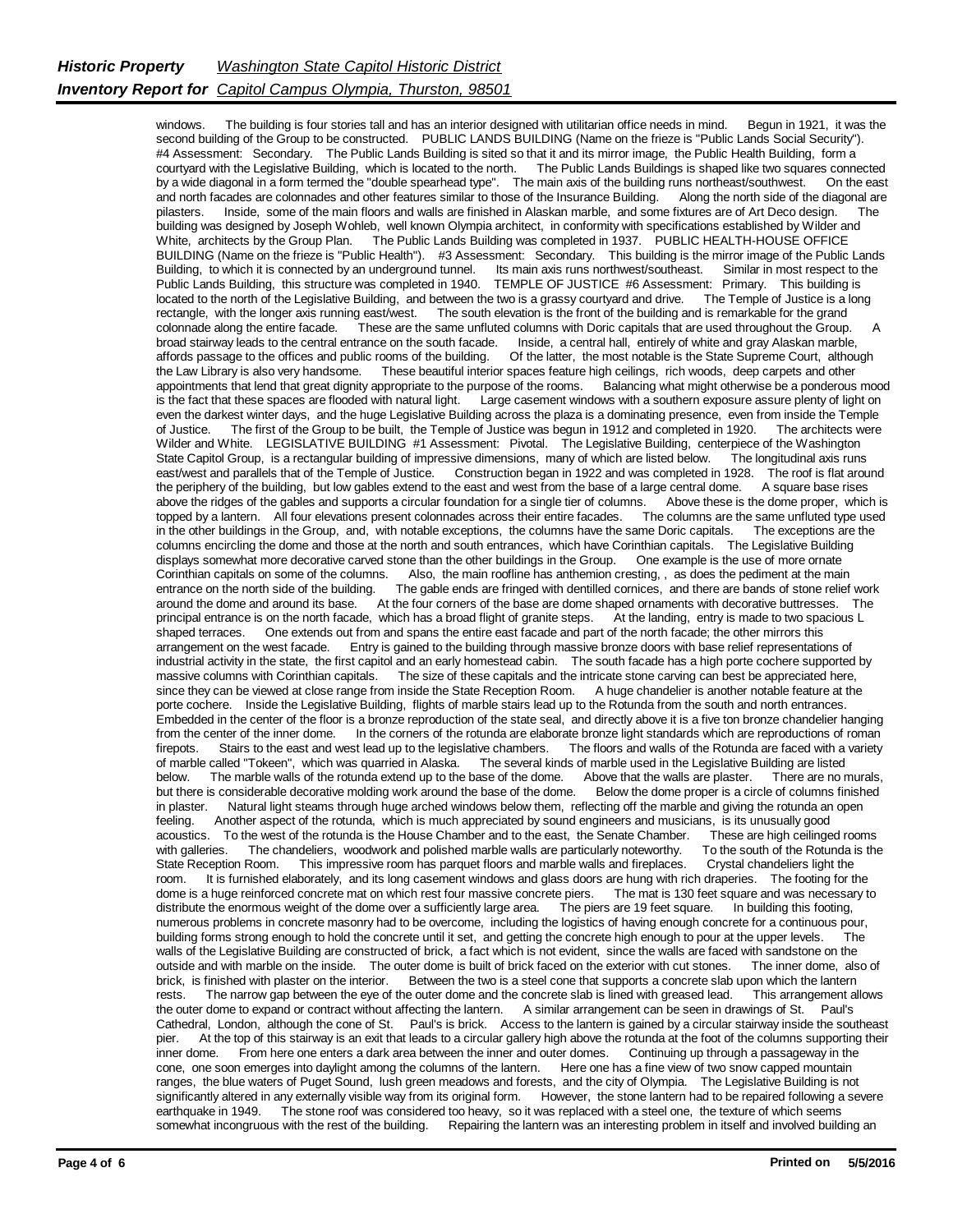incline railroad right up the side of the dome. Another major alteration was a massive reinforcing that was undertaken following another earthquake. Studies suggested that the central section of the building was moving separately from and rubbing against the two ends, so the attempt was made to tie the three parts together in the hope that the entire building would move as a single entity in any future earthquakes. This was done by wrapping each end with a U shaped wall of reinforced concrete and then tying these walls to the support columns of the dome with 80 foot steel ceiling struts. To accomplish this, much of the marble facing inside the building had to be removed, but it has now been replaced without noticeable aesthetic impairment. LEGISLATIVE BUILDING DATA; Feet Length of terrace level;339 Width of terrace level ends;176;Width of terrace level center235;Height of main roof above terrace;60= Height of central roof above terrace 90 Height of square base of dome above terrace 102 Height of base of lantern above terrace 231 Height of top of lantern above terrace 278;Height of terrace above grade at north 9;Height of terrace above mean high tide 113;Diameter of base under dome colonnade 110; Diameter of base of dome 80; Diameter of base of lantern 31; Story heights; 1st floor 12 feet 6 inches; 2nd floor 18 feet 0 inches; 3rd floor 18 feet 0 inches; 4th floor 12 feet 0 inches; Cu. Ft. Pounds; Brick & concrete in dome 150,000; 18,000,000; Stone in dome;80,000; 12,800,000; Total weight of dome; 30,800,000; Brick in building below dome; 250,000; 30,000,000; Concrete in building below dome; 51,000,000; Stone in building below dome;235,000; 37,300,000; Total weight of building below dome; 118,300,000; Total weight including dome; 149,000,000; Total weight including dome; 74,500 tons. MARBLE USED IN LEGISLATIVE BUILDING Where used in; Name Description, Quarried, Legislative Building, Tokeen, White & light gray, Alaska, Rotunda, Escolette, Tan, France, House Chamber, Rose Fomosa, Dark gray with rose, Germany, Senate Chamber, highlights, Bresche Violette, Cream and dark, Italy, State Reception, grays and violets. THE GOVERNOR'S MANSION #2 Assessment. Altered Historic. The Governor's Mansion is situated to the west of the Legislative Building, but is screened from view by tall evergreen trees and by the fact that it is at a somewhat higher elevation. This attractive brick house of Georgian character was built in 1908 and This attractive brick house of Georgian character was built in 1908 and is the oldest structure in the district. Group plan, it was intended that the Governor's Mansion would be demolished and replaced by a stone building similar to others in the Group. This has not been done, and there are o current plans to do so. The Governor's Mansion, a sizable dwelling, is three stories tall and shaped like a flat H with the horizontal bar running east/west. Both vertical bar tall and shaped like a flat H with the horizontal bar running east/west. Both vertical bars have gables running north/south. The eaves are boxed and have large dentils. The gable ends and the many gabled dormers have eave returns. There are large covered porches on the sides and each has a flat roof with a railing. A similarly designed extension in the fr A similarly designed extension in the front is a carriage entrance with a roof that sentrance and the porches have plain columns with Doric capitals. The carriage serves as a private balcony for the governor. This entrance and the porches have plain columns with Doric capitals. entrance has 12 such columns. Fenestration is generally double hung, six over six windows, although there are many arches and other variations. One somewhat unusual feature is that arched windows have a single white marble keystone and square windows have three marble wedges above them. These elements are in marked contrast to the red brick. With its many dormers, porches, railings, window panes, and decorative touches, the house has a decidedly "busy" look. This is not unattractive and has the tendency to make the house look smaller than it really is. The eye seems to concentrate on details, rather than on the whole. The house wears a modest, "homey" demeanor. A considerable addition was recently added to the rear of the house. This addition is of brick and does not detract from the appearance of the principal north facade.

*Major Bibliographic References*

Newell, Gordon. Rogues, Buffoons & Statesmen. Seattle: Hangman Press-Superior Publishing Co., 1975.

Rathbun, J.C. History of Thurston County, Washington. Olympia, 1895.

Southwestern Washington: Its Topography, Climate, Resources, Productions, Manufacturing Advantages, Wealth and Growth. Olympia: Pacific Publishing Co., 1890.

MAGAZINES AND PERIODICALS

Beardsley, Arthur S. "Early Efforts to Locate the Capitol of Washington Territory". Pacific Northwest Quarterly. Vol. XXII, July 1941, pp 239-287.

Wilder & White, Architects, "Capitol Group at Olympia for State of Washington". The American Architect. Vol VIII, No. 2083. November 24, 1915. Pp. 337-344.

The Washingtonian, A State Magazine of Progress. Vol. 1, No. 3. March 1928. (entire issue)

## MISCELL ANEOUS

Hartley, Gov. Roland H. "Statement of Governor Roland H. Hartley Upon Occupancy of the New Administration Building of the Capitol Group at Olympia, Washington, March 28, 1928" (Press Release at Washington State Library, Olympia, WA).

Hooper, Dee (Formerly an architect with the Facilities Planning Division, General Administration Department). Personal interview by J.H. Vandermeer.

Monro, Ralph, ed. Letters and Photographs of Stonecarving on the Legislative Building. (Washington State Library, Olympia, WA).

Wilder & White. Original drawings for Washington State Capitol Group. (Facilities Planning Division, General Administration Department).

Olympia, WA Daily Olympian (various dates). (Clipping file, Washington State Library, Olympia, WA).

Program for Southwest Washington Chapter Meeting of the American Institute of Architects, April 26, 1978, Legislative Building, Olympia, WA.

"The Washington State Capitol Group". Washington State Advertising Commission, Olympia, WA. (Pamphlet on file at Washington State Library, Olympia, WA).

See also Johnston, Norman, "Washington's Audacious Capitol", Seattle: University of Washington